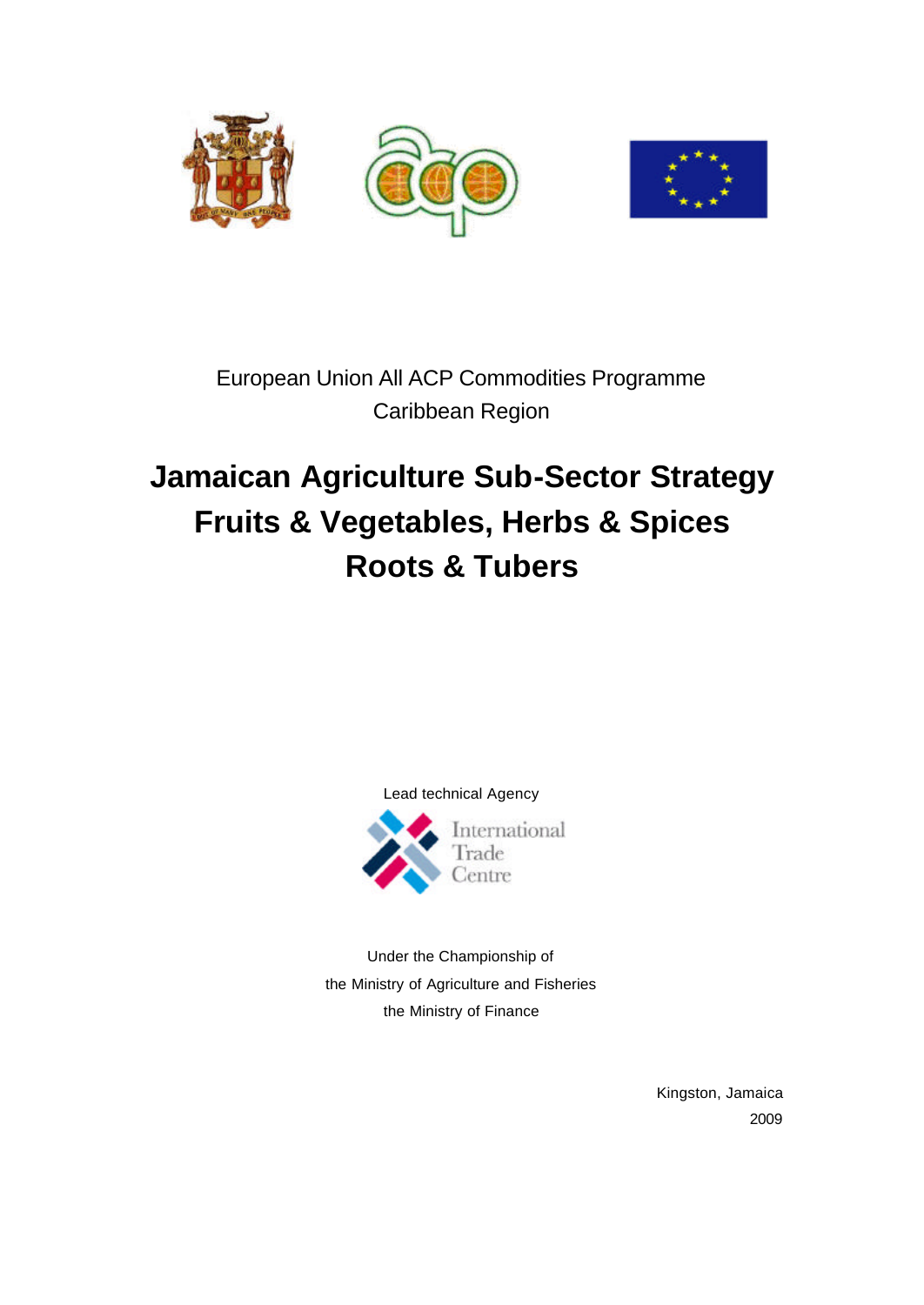### **Note to the readers and purpose of this document**

As part of the EU funded All ACP Agriculture Commodities Programme (AAACP), the Ministry of Agriculture and Fisheries (Jamaica) and more than 120 sector stakeholders undertook the development of a Comprehensive Sector Strategy for Agriculture with specific reference to the Fruits and Vegetables, Roots and Tubers and Herbs and Spices sub-sectors. This was done in collaboration with the International Trade Centre (ITC) in Geneva, Switzerland.

The emphasis on these sub-sectors came out of the EU/AAACP Caribbean Kick-Off Workshop held in Montego Bay in April, 2008, where the European Union sought to determine the type of external assistance necessary to help build the capacity of Caribbean agricultural stakeholders all along the value chain and to implement value chain based commodity strategies.

The Sector Strategy for Roots & Tuber, Fruits & Vegetables and Herbs & Spices became an Agricultural Sub-Sector strategy and was developed by a private sector led Coordinating Committee using ITC's market-led participatory approach.

The strategy focuses on food import Substitution and Export Development and is aligned to the Vision 2030 Jamaica and to other plans such as the National Export Strategy of Jamaica. It also contributes to the nation's achievement of the Millennium Development Goals.

The emphasis for the design and implementation is on the revitalisation of the Fruits and Vegetables, Roots and Tubers and Herbs and Spices industries through the value-chain approach. The parties concerned in the design and in the implementation are farmers, private sector enterprises, processors, buyers, policy makers and support institutions.

Under the ACP programme, World Bank, FAO and UNCTAD provided support to ITC and the sector stakeholders for the development of this strategy.

The purpose of this document is to guide and support the development of the R&T, F&V and H&S industries by providing a plan and a management framework that articulates value chain actors, private sector, existing resources, development activities and donor support.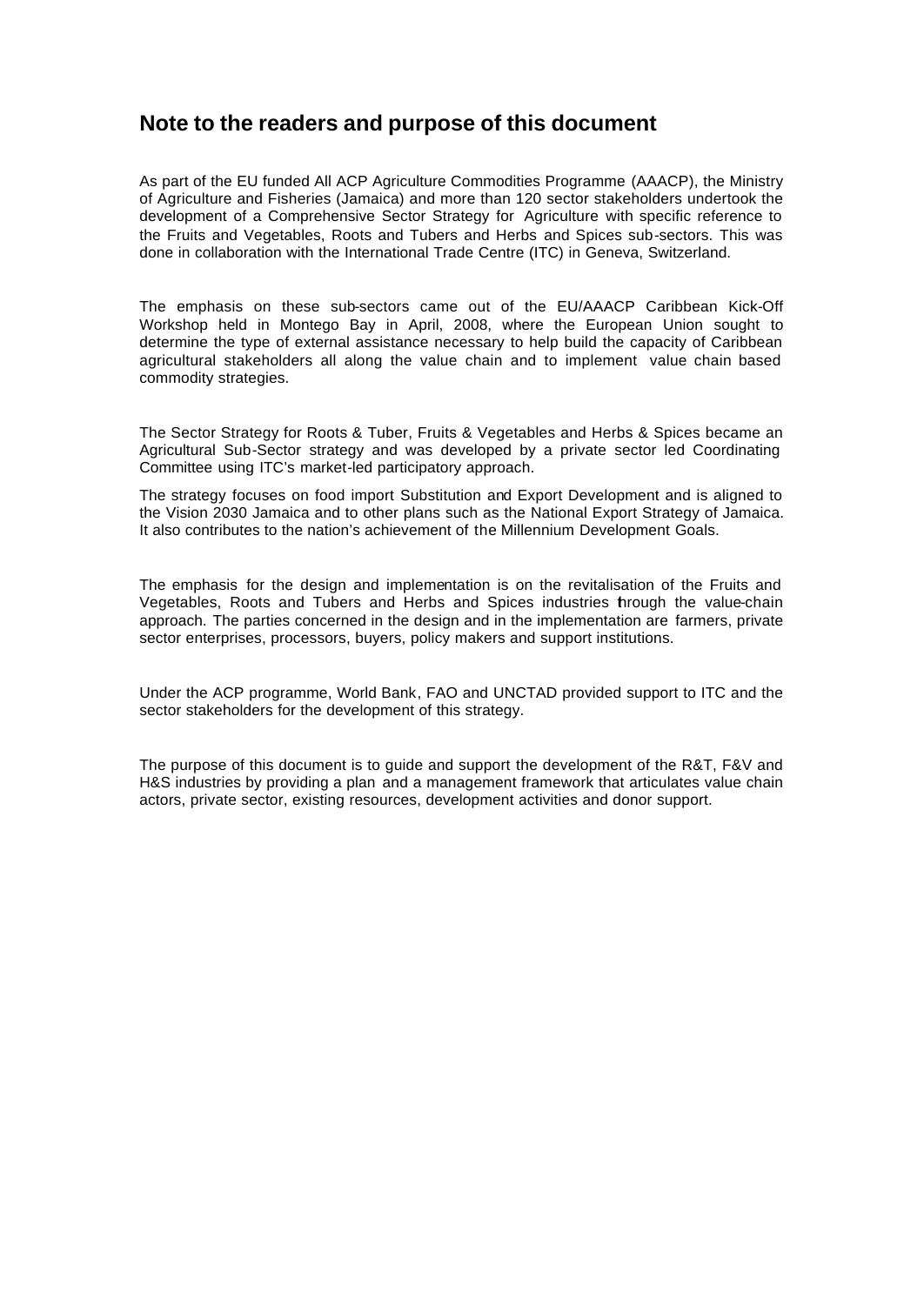### **Vision for the Agricultural Sub-Sectors**

To quadruple the output and value of Jamaican food products from locally grown fruits, vegetables, herbs, spices, roots and tubers by 2020 and to contribute in a sustainable manner to the achievement of Jamaica's Vision 2030 National Development Plan.

### **Mission**

To attain sustainable economic growth by becoming a leading producer and agro-processor and by providing services such as:

- 1. Agricultural and agro-processing competitiveness and farm to market linkages
- 2. Market driven production, post-harvest practices and value addition
- 3. Finance and small and medium agri-business promotion,
- 4. Research and product development
- 5. Import substitution linkages and export promotion,
- 6. Food safety and quality programs.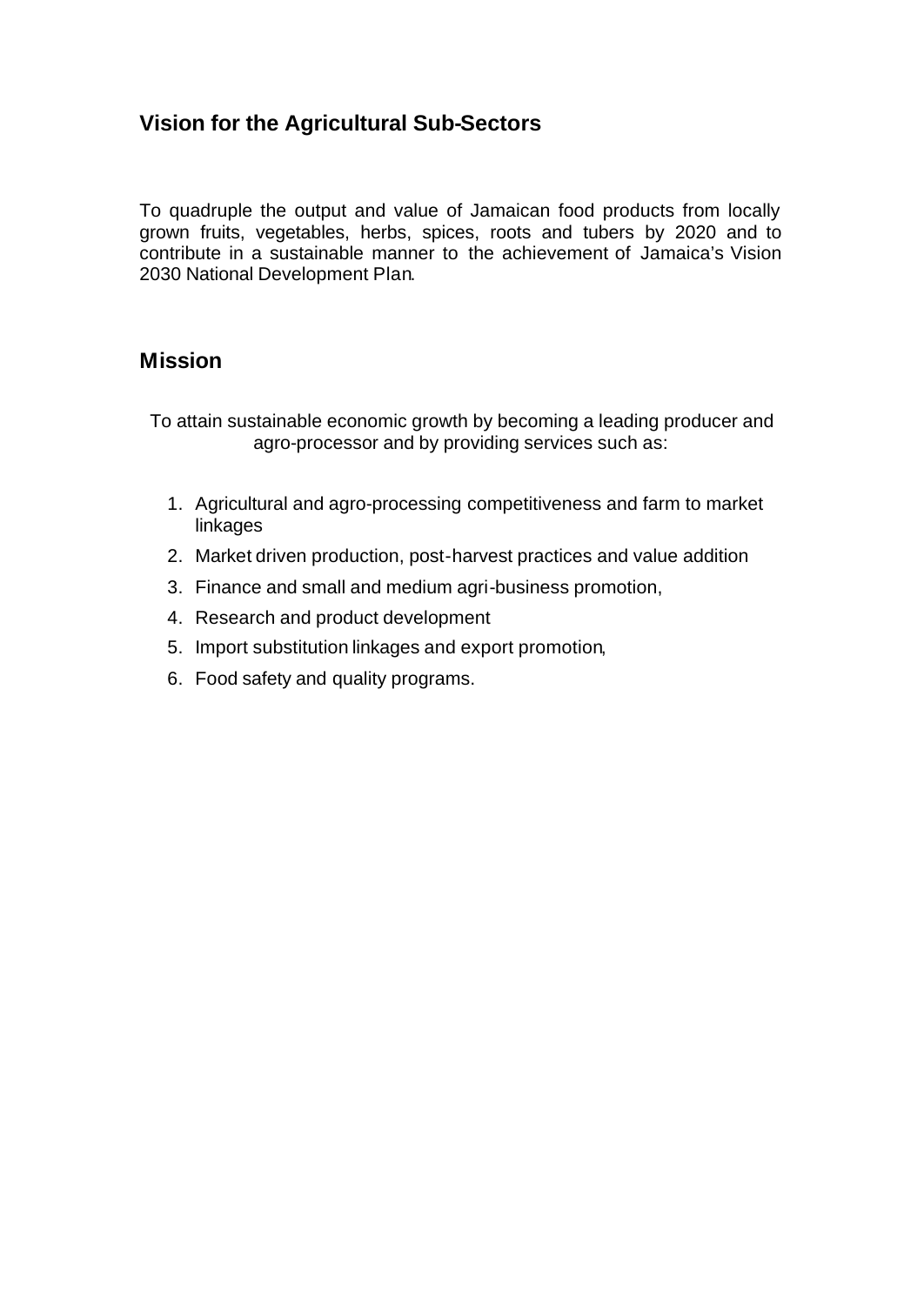## **Acknowledgements**

A full list of participants in the development of this strategy is included in Annex 1. In addition, special thanks go to the following individuals and institutions:

### **Coordinating Committee Members:**

| Don McGlashan       | Ministry of Agriculture and Fisheries |
|---------------------|---------------------------------------|
| Audia Barnett       | Ministry of Industry and Commerce     |
|                     | Scientific Research Council           |
| Denyse Perkins      | <b>Private Sector</b>                 |
|                     | Jamaica Agro-Processors Association   |
| <b>Alvin Murray</b> | <b>Private Sector</b>                 |
|                     | Christiana Potato Growers Association |

### **Advisory team:**

| Dr. Derrick Deslandes    | Ministry of Agriculture and Fisheries                         |
|--------------------------|---------------------------------------------------------------|
| Dr. Marc Panton          | Ministry of Agriculture and Fisheries                         |
| Lisa Bell                | Ministry of Industry and Commerce<br>Jamaica Trade and Invest |
| <b>Tracey Ann Wright</b> | Ministry of Agriculture and Fisheries                         |
| Zuleikha Budan           | Ministry of Agriculture and Fisheries                         |

### **Resource people:**

| Mark Frederick        | Jamaica Trade and Invest                      |
|-----------------------|-----------------------------------------------|
| Michael Pryce         | Director, Data Bank and Evaluation (MOAF)     |
| Carol Johnston-Miller | Former Director, Ec. Planning Division (MOAF) |
| Debbie Ann Kennedy    | Scientific Research Council                   |
| Vaughn Barnaby        | RADA Marketing (MOAF)                         |
| Dionne Clarke         | CARDI                                         |
| Sandor Pyke           | Marketing Division (MOAF)                     |
| Shaun Baugh           | RADA (MOAF)                                   |

### **International Trade Centre**

| Hernan Manson (Team Leader) | Associate Adviser for Value chain and<br><b>Strategy Development</b> |
|-----------------------------|----------------------------------------------------------------------|
| Antony Sandana              | Senior Commodities Officer                                           |
| Glen Roelofsz               | International Consultant Fruits and<br>Vegetables (ITC)              |
| Henri Gresiak               | Senior Adviser for Operations Management<br>and Processing (ITC)     |
| Janet Bedasse               | National Consultant (ITC)                                            |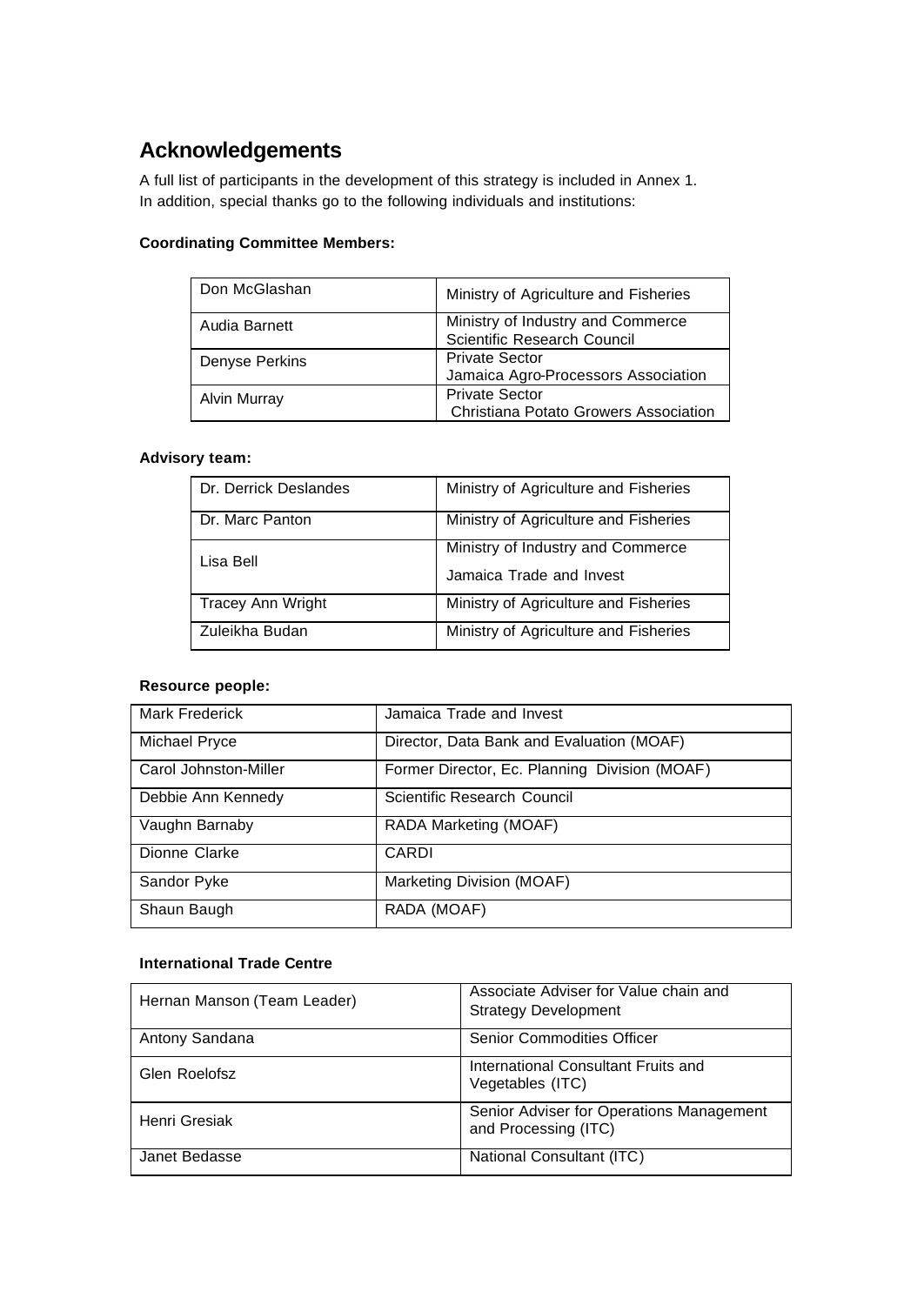### **Collaborating Institutions**

The Coordinating Committee would also like to provide its reconnaissance for the inputs and resources provided by the following institutions:

| <b>RADA</b>                                           | Al Powell                             |
|-------------------------------------------------------|---------------------------------------|
| <b>Jamaica Trade and Invest</b>                       | Delaine Morgan and Berletta Forrester |
| <b>Jamaica Exporters Association</b>                  | Jean Smith                            |
|                                                       | Marjory Kennedy                       |
| <b>CARDI</b>                                          | Dr. Leslie Simpson                    |
| <b>CAFAN</b>                                          | Jethro Greene                         |
| Jamaica Agricultural Development<br><b>Foundation</b> | <b>Vitus Evans</b>                    |
| <b>Spur Tree Spices</b>                               | Mohan Jagnarine                       |
| Jamaica Agro-Processors Association                   | Michael Ming                          |
| <b>Green House Growers Association</b>                | Downie Walker                         |
| <b>Martha's Best</b>                                  | Ian Fulton                            |
| <b>Belle Tropicals</b>                                | <b>Idelle Brown</b>                   |
| <b>Ministry of Finance</b>                            | Dr. Wayne Henry                       |
| <b>JSIF</b>                                           | Stephanie Hutchinson French           |
| <b>World Bank</b>                                     | Jean Claude Balcet,                   |
|                                                       | Mark Sadler                           |
| <b>CGM Gallagher Insurance Brokers</b>                | Sophia Phillipps                      |
| <b>CARICOM Secretariat</b>                            | Jeanette Sutherland                   |
| <b>UNCTAD</b>                                         | Leonela Santana Boado                 |
| <b>FAO</b>                                            | Dr. Dunstan Campbell                  |
|                                                       | Mr. Jamie Morrison                    |
|                                                       | Dr. Federica Angelucci                |
|                                                       | Mr. Heiko Bammann                     |
|                                                       | Mr. Pierro Conforti                   |
| <b>OXFAM</b>                                          | <b>Tim Chambers</b>                   |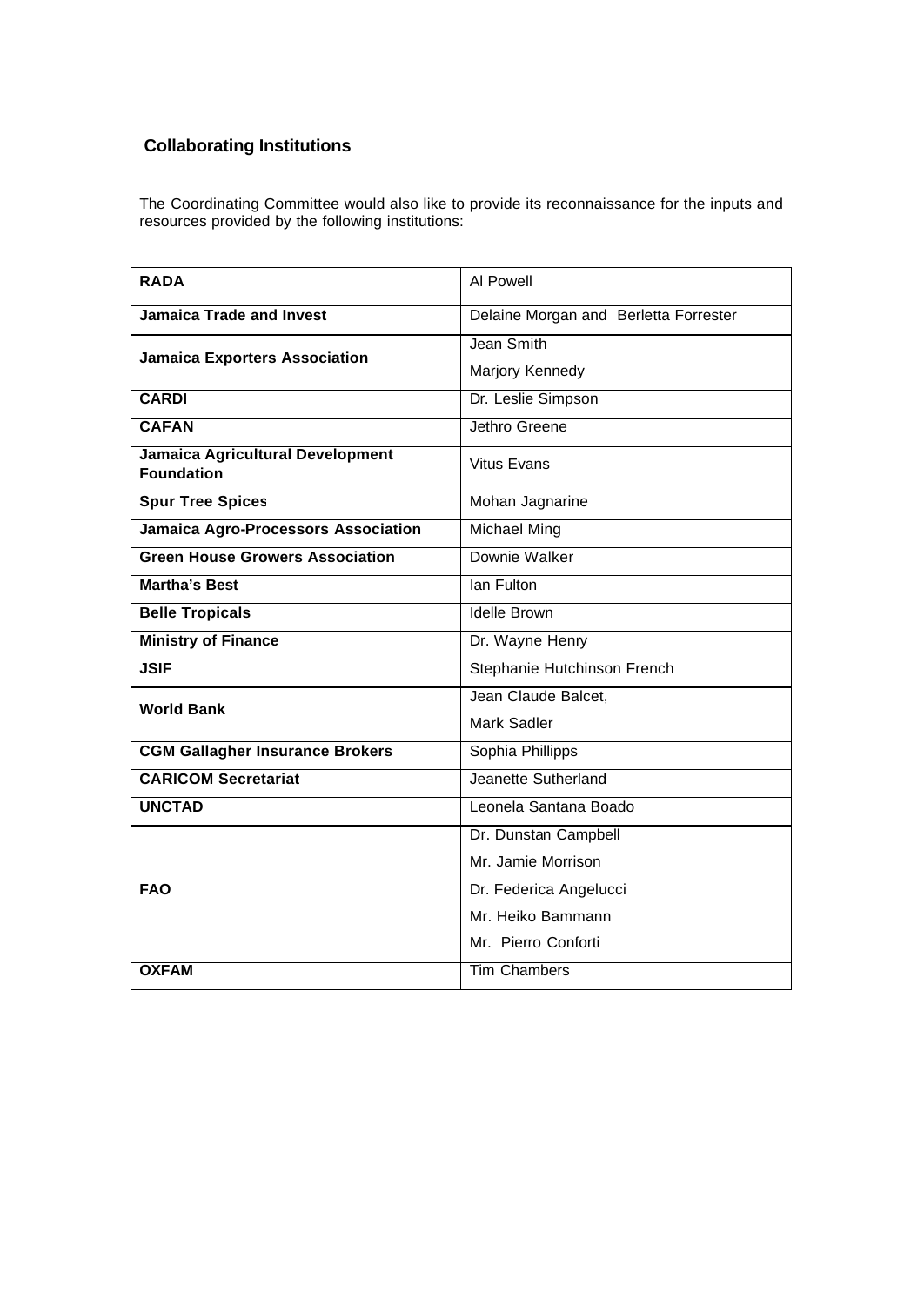# **Table of Contents (for complete strategy document)**

| Note to the readers and purpose of this document             | 2  |
|--------------------------------------------------------------|----|
| Vision for the Agricultural Sub-Sectors                      | 3  |
| Acknowledgements                                             | 4  |
| <b>Table of Contents</b>                                     | 6  |
| <b>Executive Summary</b>                                     | 7  |
| Importance of the sub-sectors                                | 7  |
| Anticipated Impact                                           | 8  |
| Strategic Options and target markets:                        | 8  |
| The Strategy Response and objectives:                        | 8  |
| Priorities and Implementation progress                       | 9  |
| Anticipated outcomes and resources needed                    | 10 |
| Strategy Implementation Managing and Monitoring Framework    | 10 |
| Introduction                                                 |    |
| Purpose of the strategy                                      |    |
| Specific Goals anticipated impact and beneficiaries          |    |
| Contribution of strategy objectives to achieving vision 2020 |    |
| <b>Strategy Targets</b>                                      |    |
| Existing Projects and Resources available                    |    |
| <b>The Current Sector Situation</b>                          |    |
| Summary of main Issues affecting the Value Chain             |    |
| The Future for the sub-sectors                               |    |
| Market opportunities and Targets                             |    |
| 1. Domestic Market and Import Substitution                   |    |
| <b>Export Markets</b>                                        |    |
| Market focus and direction                                   |    |
| Strategic Objectives and Interventions                       |    |
| <b>Implementation Plans</b>                                  |    |
| RESOURCES NEEDED and timeframe                               |    |
| <b>Implementation Framework</b>                              |    |

Appendices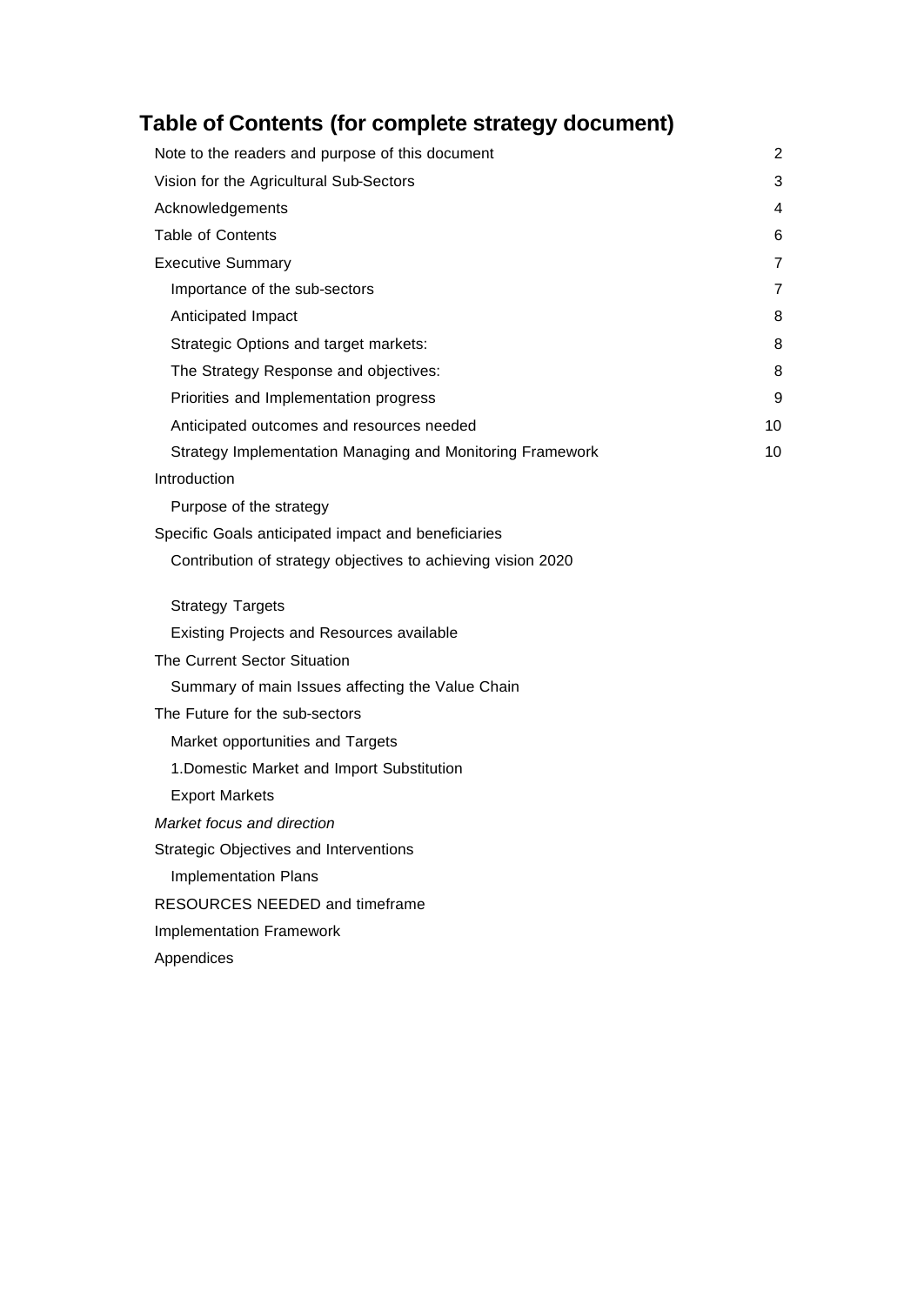### **Executive Summary**

More than 120 sector stakeholders representing private sector (Farmers, Processors, Banks), Government support Institutions and Ministries have developed this strategy in a participatory way using the value chain approach. The fundamental principle behind the strategy development and content is that it has been led by private sector and has enabled a sector specific platform for public-private partnership for decision making.

This was done in partnership as part of the EU funded All ACP Agriculture Commodities Programme (AAACP) with the leadership from the Ministry of Agriculture and Fisheries and the International Trade Centre (ITC).

The target clients of the strategy are expected to be private sector including farmer associations, Government Institutions; Business and Trade support organizations; development agencies and funding partners.

Jamaican horticulture and agro-processing suggest immense potential and opportunity waiting to be unlocked. However the biggest hurdle to be overtaken is related to industry mistrust, scepticism and lack of long-term partnership amongst all the value chain players (farmers, marketers, extension services, agro-processors, banks and the ministries).

There is also a strong perception of lack of supply competency and capability from the customer and buyers. The best example of this is the fact that the tourism industry on the island imports 52% of all its fresh produce requirements and sources very little locally or that Agro-processors can hardly get year round supply (in the case of hot-peppers for sauces only 40% of the total needs is produced locally).

On the other hand, farmers perceive there is no transparent market for their produce and their main buyers– an uncoordinated and independent network of thousands of *higglers* and middle men- do not provide volume, crop type/quality, timing planning or price information.

The Jamaican agriculture related business success stories appear to be either corporate, well established family businesses and/or progressive individuals who have pursued horticultural production, packing, processing and marketing with a commercial bias motivated by profit.

This strategy is looking into capitalizing on the undoubted opportunity and potential for the sector by including the beneficiaries and stakeholders' right from the design phase to drive the industry and create market linkages between domestic and international buyers and the sector.

It is anticipated that the implementation of the Agricultural sub-sector strategy will benefit Jamaican people as a whole together with the agro-processing sector and more than 200 000 smallholder farmers involved in horticulture.

### **Importance of the sub-sectors**

In 2009 Jamaica's unemployment rate was on average approximately 11.4% and 19% of Jamaican people were living below the Jamaica Bureau of Statistics poverty line. There is a direct link between agriculture and the improvement of the economy and the sustainability of rural livelihoods.

Jamaica's agricultural sector is an important contributor to the national economy and accounted for marginally over 5.4% of GDP contribution in 2009 representing around 28 billion Jamaican dollars. The sector employs approximately 20% of the labour force and is a source of income for a large segment of the population, particularly the rural poor.

Jamaica is no exception among the Caribbean countries in relation to the main challenges facing the agricultural sector development.

These challenges include land tenure, irrigation, availability of quality planting material, fragmented production and supply base, Inefficient marketing and market linkages, lack of consistency in production and post harvest handling, insufficient research and development policies and overall lack of competitiveness in the domestic and international markets (often against subsidized products and cheap imports).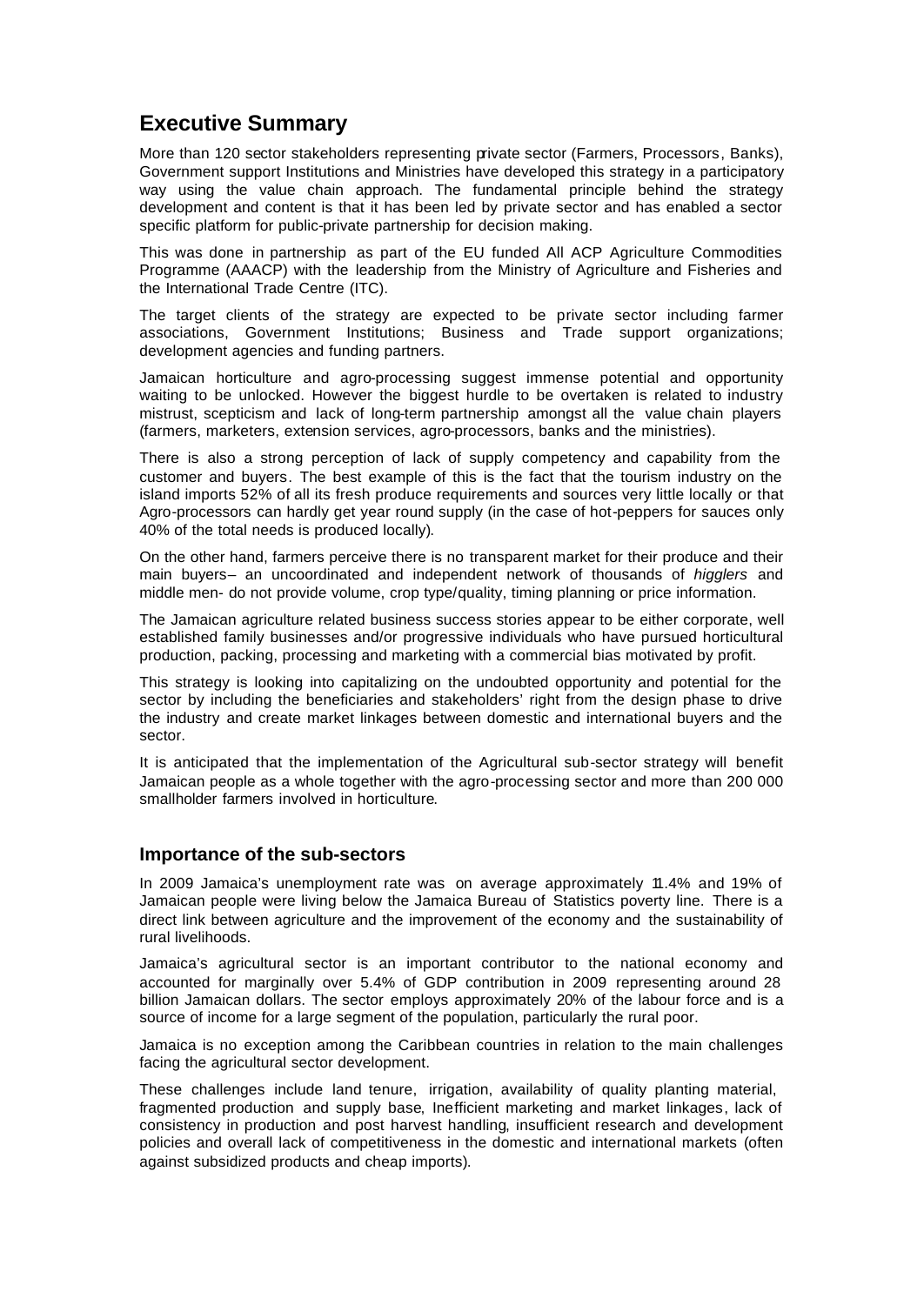In Jamaica, agriculture and agro-processing also represent a major contributor to rural development affecting more than 80% of the population in a direct or indirect manner.

The implementation of the current strategy represents a paramount opportunity to contribute to decreasing the expenditure in fresh and processed food imports, increasing overall revenue inflows and reducing dependency on the remittances and on the traditional sectors such as tourism, sugar and the Alumina/Bauxite (which in itself has constituted on average 63% of total exports 2002 to 2008).

### **Anticipated Impact**

Agriculture remains vital with regard to national food and nutritional security and is the foundation of traditional rural life.

The last agricultural census showed approximately 200,000 small-scale farmers occupying some 77% of agricultural land holdings. As such, farmers are the direct beneficiaries of this strategy and will be the key actors for implementation.

The implementation of this strategy aims to impact significantly on economic and social development by providing sustainable employment and incomes in the rural areas, by reducing population and unemployment pressure in Kingston and by increasing the competitiveness of the small and medium agro-processing industry.

### **Strategic Options and target markets:**

The Strategy identifies two main market priorities

- **Import substitution and development of domestic market for Fresh and processed foods (The Food import bill accounted for approximately 886 USD million dollars during 2008)**
- **Export development for current and niche products**

Stakeholders and buyers examined linkages with the tourism and hospitality industry, the opportunity for increasing the variety and quality of locally processed food products and the competitiveness of current and potential exports.

After prioritising target products and segments according to market demand, supply side capacity and potential for value addition a list of priority products has been defined. In particular stakeholders have agreed to concentrate the strategy efforts towards:

- **Fresh fruit and Vegetables for domestic consumption (hotels import 52% of fresh fruits and vegetables needed)**
- **Pepper Mash and sauces**
- **Concentrates, pastes and Pulps including beverages and industrial ingredients**
- **Convenience Foods (food preparations, snacks, roots and tubers)**
- **Ackee based products (food and medicinal)**

### **The Sector Strategy Response and objectives:**

As a by-product of globalization, food supply systems are increasingly being driven by consumer preferences. Much of the modernization that remains to be achieved in Jamaican agro-business sector involves the re-orientation from the long legacy of "supply push" to systems that are fulfilling consumer expressed and implied needs and preferences, so called "demand pull" systems.

This strategy is a comprehensive response to addressing the critical factors that impact on the development of the Jamaican Roots & Tubers, Fruits & vegetables and Herbs & Spices sectors. It seeks to reduce the gap in performance of Support Institutions, Private Sector and Government based on the above stated market opportunities.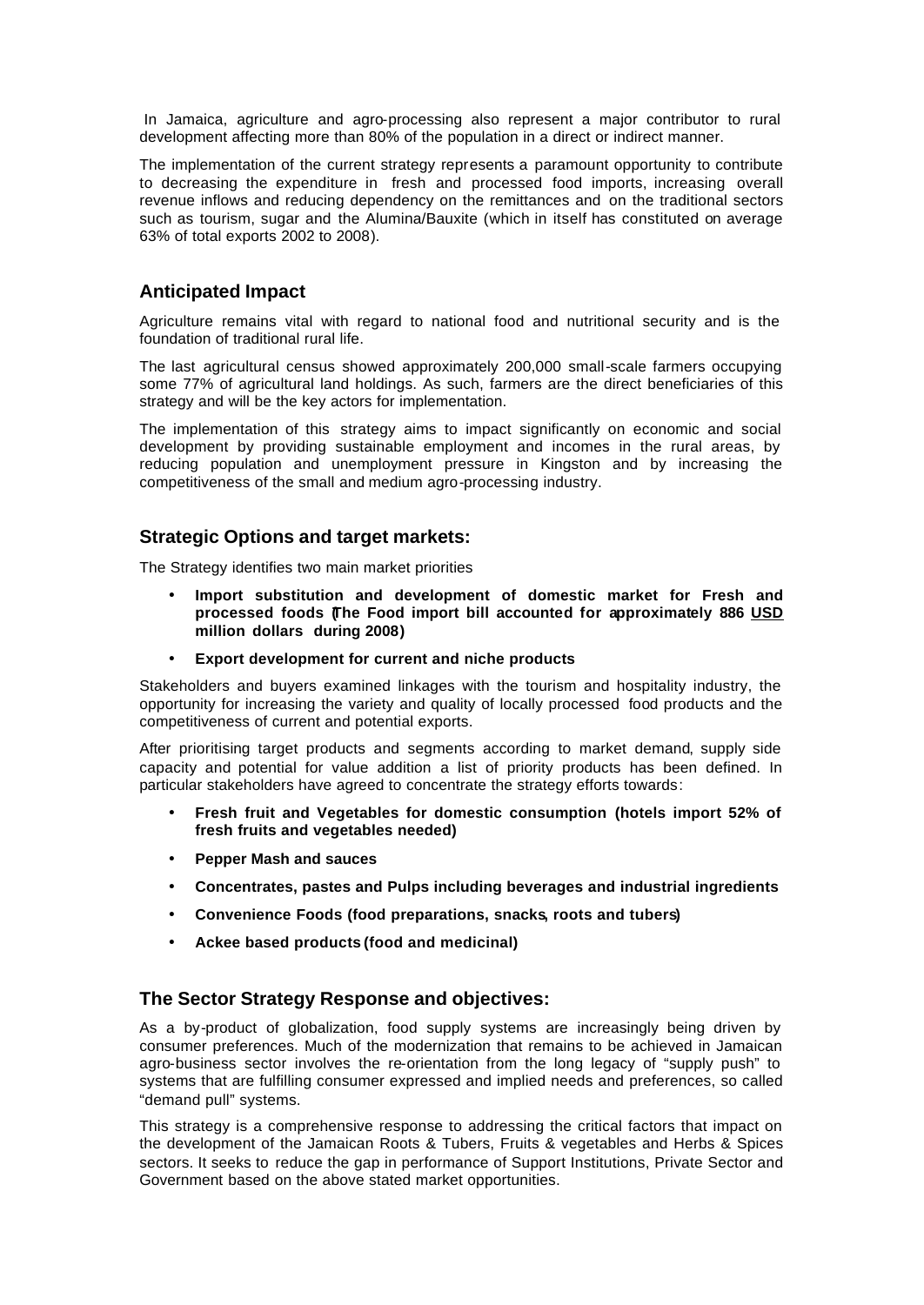In Jamaica, it is important to adopt a "system" perspective when considering the identified opportunities and constraints for agro-enterprise development.

System approach is required because the diverse productive activities are broadly distributed over an extended geography and to maximise the timely interaction of separate value-adding steps throughout the value chain (Develop and deliver material input to the farming sector; Produce primary commodities; Collect, handle, preserve FFV; Process, semi-finished or finished agro-based products; Transport, market, and distribute agro-based products to consumers).

The strategy is proposing a holistic approach that will lead to a successful system: articulate the entire chain from a critical link viewpoint. These changes will not come overnight but first fundamental steps can be undertaken rapidly.

The Implementation Plan is constituted of 6 strategy objectives and is targeting social, economic and productive development.

It identifies four key areas for the private sector actors (farmers, processors and buyers)

(i) Access to market Information; (ii) Access to Finance; (iii) Supply (Production – Pre & Post Harvest) and (iv) Processing and Value Addition.

It also identifies two cross-cutting support areas for institutions and Government:

(i) Sector Governance and Policy making (ii) technical Support and Research and Development.

#### **The 6 main strategy objectives are listed below:**

- 1. Establish a private public coordination mechanism for the management of the strategy implementation
- 2. Increase availability of supply and demand related information to allow informed decision making by private sector and policy makers
- 3. Increase raw material supply from small-scale farmers by 400% by 2020 by organising and training farmers through agronomic services
- 4. Provide access to low-cost funding and risk management mechanisms to 70% of the targeted farming population and processors by 2015
- 5. Increase the production of processed food products by 150% by 2020 and improve overall value adding operations to achieve industry competitive advantage
- 6. Provide access to low-cost, high-value planting material (seeds, seedlings) for fruits, vegetables, herbs & spices and roots & tubers to 95% of the 220,000 farmers by 2015 and enhanc e agronomic support

#### **Priorities and Implementation progress**

An overall prioritisation of the sub-objectives was undertaken by the Coordinating Committee.

The main priority areas are.

**Objective 1** "Establish a private public coordination mechanism for the management of the strategy implementation"

**Objective 3 "**Increase raw material supply from small-scale farmers by 400% by 2020 by organising and training farmers through agronomic services

**Objective 5** "Increase the production of processed food products by 150% by 2020 and improve overall value adding operations to achieve industry competitive advantage"

The coordinating committee has started to implement key activities under objective 5 with an identified core group of beneficiaries including buyers, processors and farmers. Successful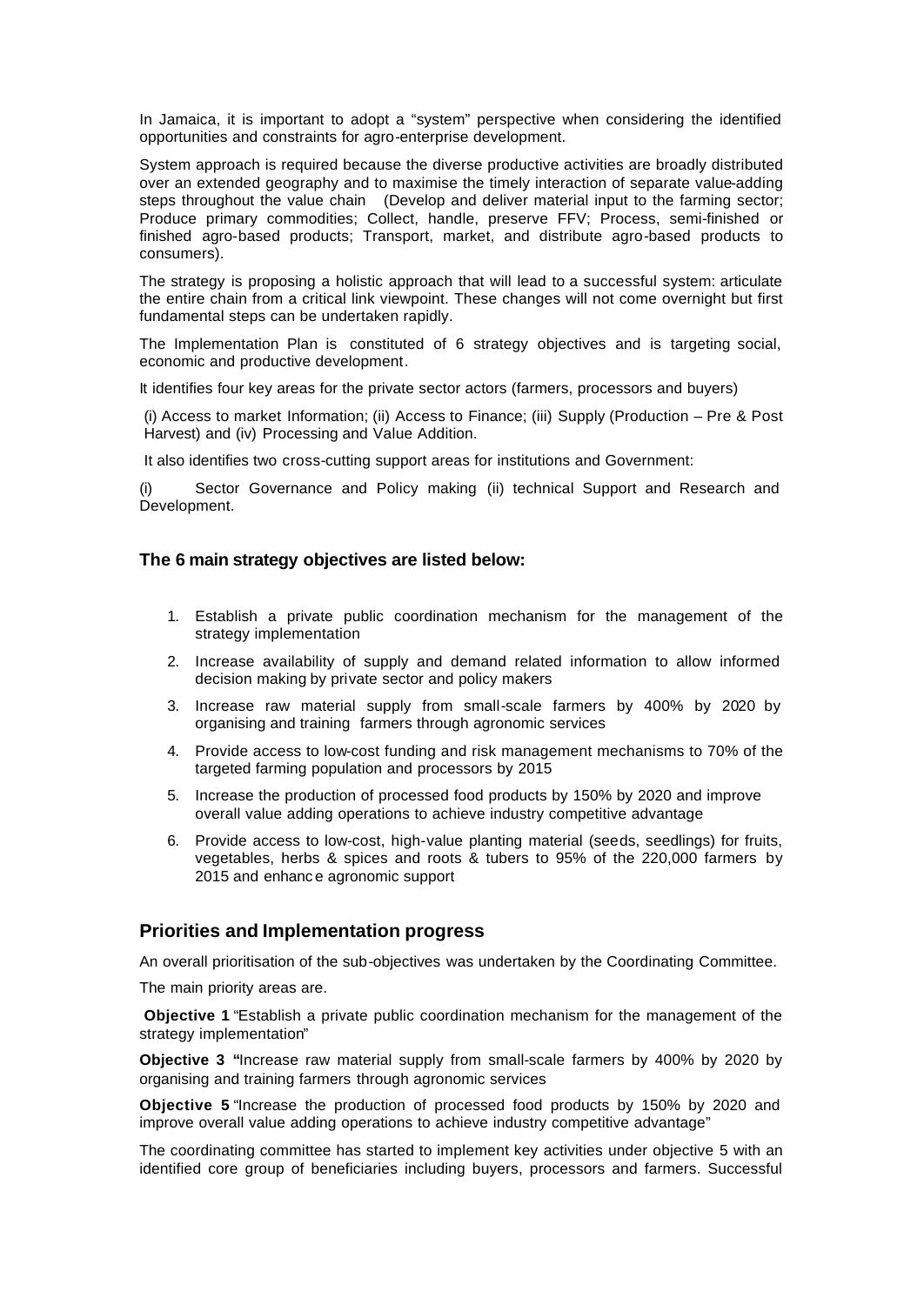experiences and results will be replicated with other groups of beneficiaries as implementation rolls out.

Additionally partner Organisations such as the FAO and the World Bank have committed to assist with the implementation of Objective 4 related to management of risk and finance. USAID has also developed a program that responds to Objective 2 and Christiana Potato Growers Association is developing a response to Objective 3. EU, CIDA and IDB are also currently developing programmes that are in line with the Agricultural Sub-sector strategy,

#### **Anticipated outcomes and resources needed**

As per the detailed costing of activities in the implementation plan it is anticipated that the total amount of funding needed for the implementation of this strategy is US\$ 17 Million over a 5 year period. Detailed costing per strategy objective and activity can be consulted in the resources needed chapter.

As highlighted in the vision statement it is anticipated that the overall throughput from the farms will increase by 400% and that the total agriculture and agro-processing sector contribution to GDP will increase to approximately 20% over the next 10 years.

However because the impact will be at the rural and subsistence level it is expected to be substantially greater on MDGs. (please refer to MDG matrix with strategy impact by objective the complete in strategy document)

### **Strategy Implementation Managing and Monitoring Framework**

In the strategy development workshops the Sector stakeholders (including support institutions, Government, farmers and processors) have decided that for successful implementation and impact the strategy implementation framework needed to follow the same value chain participatory based principles used in the design phase.

The fact that the implementation of many of the strategy objectives and activities require close collaboration among different Ministries, agencies, implementing partners and sector stakeholders also represents a major challenge.

The need to align all the various ongoing initiatives and to have a legitimized body with authority was determined as the upmost priority in subsequent consultations with the Strategy Development Coordinating Committee, the Ministry of Agriculture and Fisheries, the Ministry of Industry and Commerce and the Ministry of Finance.

The most relevant cross-cutting initiatives are the Economic Development Committee (EDC) chaired by the office of the Prime Minister and the National Competitiveness Council which includes the National Export Strategy.

The diagram below shows the recommended implementation framework structure. The underlying principle is: a centralised secretariat providing coordination and logistical support to a series of sub-sector cross-industry units or task force with the mandate of managing the implementation and development of the different productive, service and cross-cutting sectors in the country.